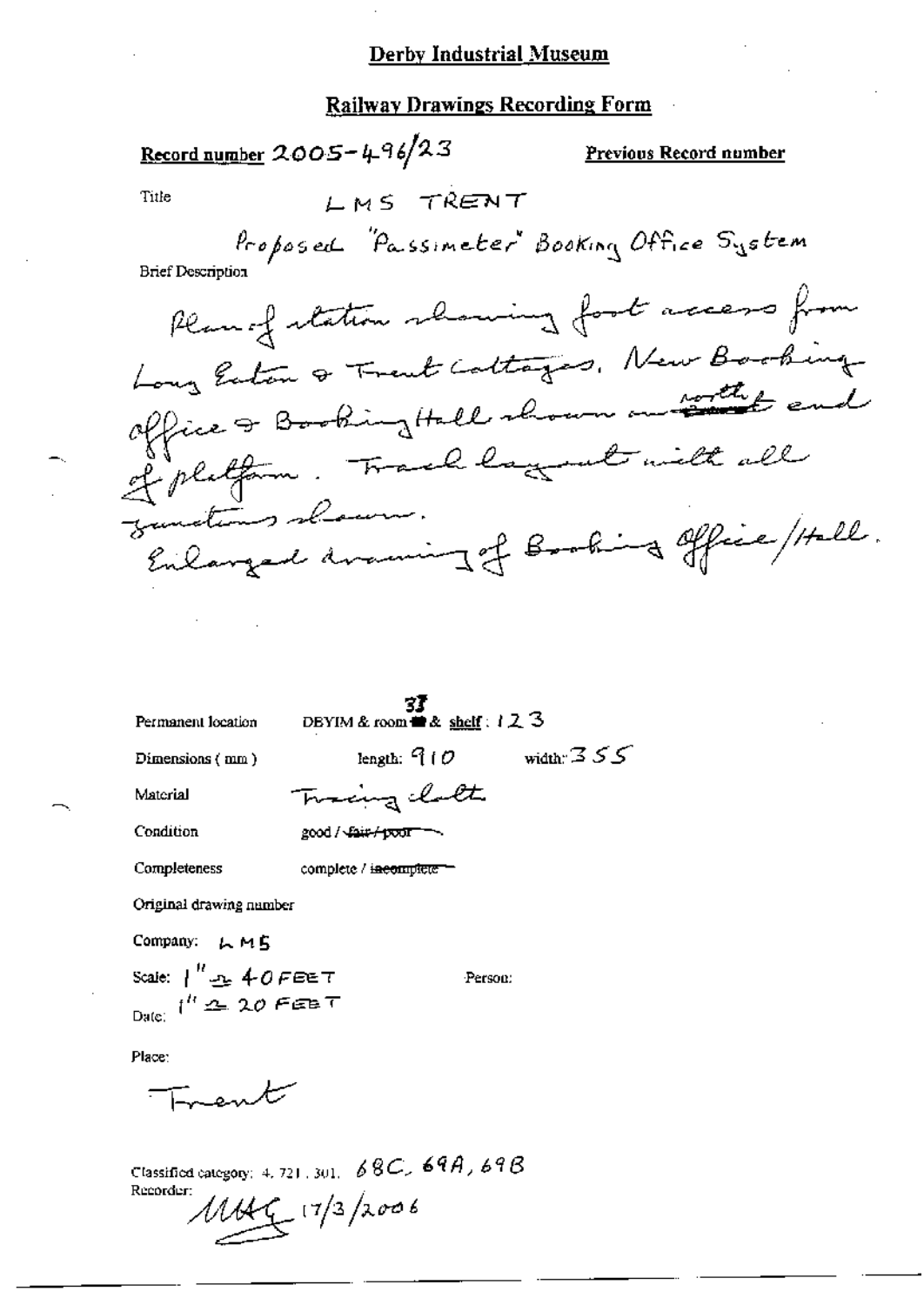# **Railway Drawings Recording Form**

|      | $\frac{\text{Record number}}{1971 - 384}$ /334, 10 | <u>Previous Record number</u> $(70$ | CATTEL |
|------|----------------------------------------------------|-------------------------------------|--------|
| Tiue | <sub>C 0</sub> 0NTY OF OGRBY                       |                                     |        |

| Permanent location                                                                                                       | 33<br>DBYIM & room $\frac{26}{3}$ & shelf: $\frac{1}{4}$ $\frac{1}{4}$ $\frac{1}{4}$ $\frac{1}{4}$ $\frac{1}{4}$ $\frac{1}{4}$ $\frac{1}{4}$ $\frac{1}{4}$ $\frac{1}{4}$ $\frac{1}{4}$ $\frac{1}{4}$ $\frac{1}{4}$ $\frac{1}{4}$ $\frac{1}{4}$ $\frac{1}{4}$ $\frac{1}{4}$ $\frac{1}{4}$ $\frac{1}{4}$ $\frac{1}{4}$ |  |  |  |
|--------------------------------------------------------------------------------------------------------------------------|----------------------------------------------------------------------------------------------------------------------------------------------------------------------------------------------------------------------------------------------------------------------------------------------------------------------|--|--|--|
| Demensions $(mn)$                                                                                                        | width: $535$<br>length: 5 (C)                                                                                                                                                                                                                                                                                        |  |  |  |
| Material                                                                                                                 | Report                                                                                                                                                                                                                                                                                                               |  |  |  |
| Condition                                                                                                                | good/ fair/poor weter drame ge, there are.                                                                                                                                                                                                                                                                           |  |  |  |
| Completeness                                                                                                             | complete / incomplete                                                                                                                                                                                                                                                                                                |  |  |  |
| Original drawing number $\sigma_H \in E \top$   3                                                                        |                                                                                                                                                                                                                                                                                                                      |  |  |  |
| Company: 1515                                                                                                            |                                                                                                                                                                                                                                                                                                                      |  |  |  |
| Scale $1'' = \lambda$ crimings                                                                                           | Person:                                                                                                                                                                                                                                                                                                              |  |  |  |
| Date:                                                                                                                    |                                                                                                                                                                                                                                                                                                                      |  |  |  |
| Place:                                                                                                                   |                                                                                                                                                                                                                                                                                                                      |  |  |  |
| Sheek String/                                                                                                            | $40MP - 404MP$                                                                                                                                                                                                                                                                                                       |  |  |  |
| Frent Ten<br>Frismple<br>Classified category: $4.721,301,50$ , $68\subseteq$ , $69A$<br>Recorder:<br>$1.782 - 3/5/2.002$ |                                                                                                                                                                                                                                                                                                                      |  |  |  |

 $\rho \rightarrow \tilde{e}$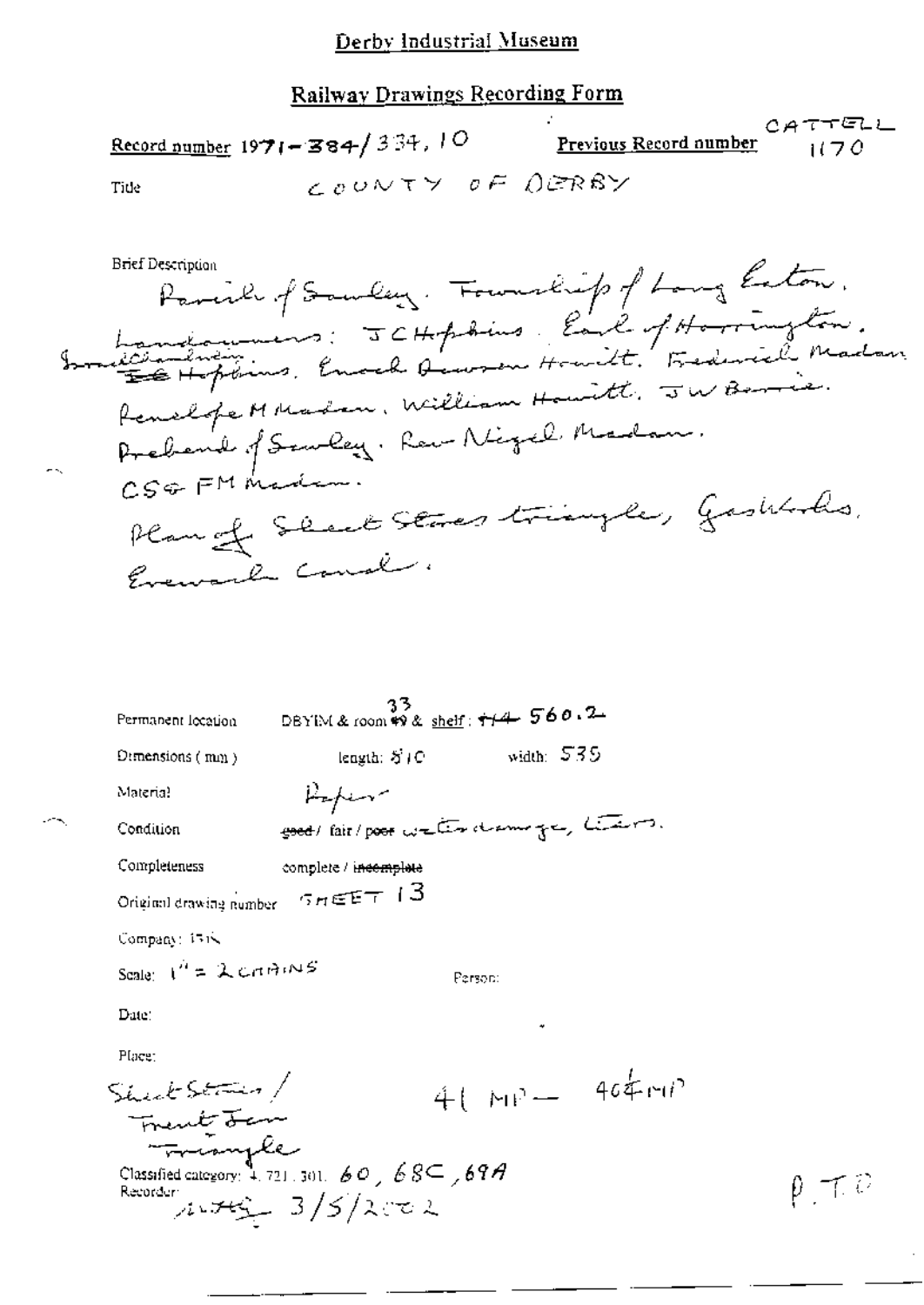### Derby Industrial Museum

#### **Railway Drawings Recording Form**

Previous Record number MAP132/1122 Record number 1997-5/100 S COUNTY OF OERBY Title URBIAN DISTRICT OF LONGENTON FORMERLEY PARISH OF SHALEY TOWNSHIP OF LONGEATORY **Brief Description** Plan showing trades, stations, building, roads, nattercourses and and numbered fields in anea of :-Shock Starts/ Trent Junction - Trent Station Gravage lives & zondians - Attentonagh Turn Landounes: J.C. Hopkins, Earl of Harrington. Fromal Chamberlain Hopkins. Nattenie Charles Curton. Northughow Composition. Nottinghow Rifle Voluntars. John Curzon. A O Forc. Rev JL Senhouses. OWOE Travell. Eliz Travell. JHowritt, Robert Hollrock <del>Tol</del>uSmeth, Bennett DBYIM & room 49 & shelf: U34-Permanent location length:  $2.080$  width:  $7/0$ Dimensions (mm) Se Fabric land print material. Material good / fair+poor Condition Completeness complete / mcomplete Original drawing number  $SP$   $254$ ,  $37$ Company: LM5R Scale:  $i'' = 2$  certains Person: Date: Place. Trent Classified category: 4, 721, 301,  $68C$ ,  $618$ ,  $878$ ,  $97C$ ,  $97A$ ,  $69C$ , Recorder: Lettiff 17/10/1999